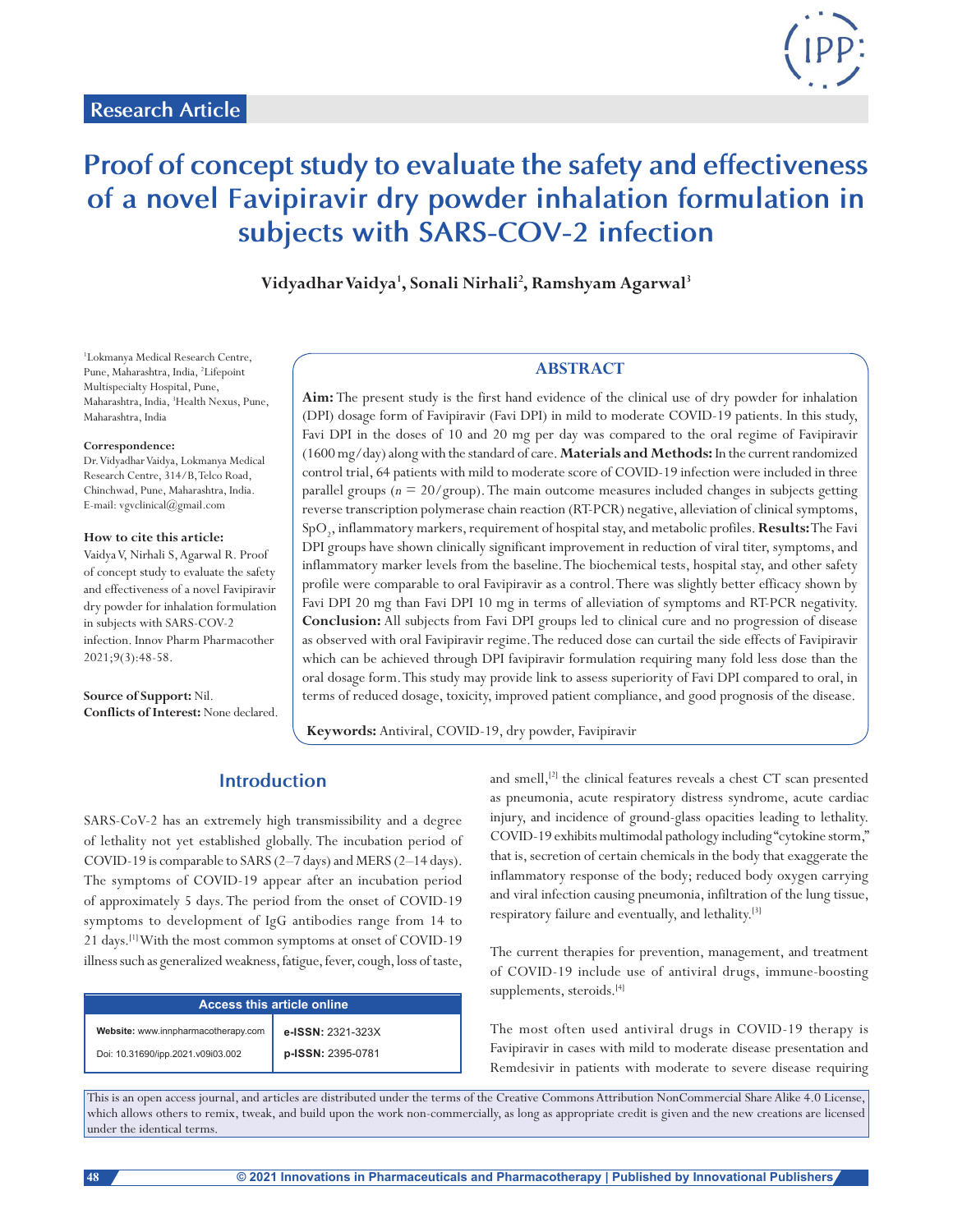oxygen supplementation.[5] Steroids like Tocilizumab have been used for moderate to severe disease with critically raised inflammatory markers.<sup>[6]</sup>

For patients with mild to moderate disease, Favipiravir is often recommended as it helps in preventing the multiplication of virus and reduces the viral load that is associated with certain challenges in its current dosage form particularly its dose. The recommended dose of Favipiravir for adults is 1800 mg orally twice daily on day 1, followed by 800 mg orally twice daily for 14 days.<sup>[7]</sup> The adherence to the therapy by patients is low due to large dose and multiple tablets to be consumed per day. This creates need of administering several tablets of 200 mg multiple times to reach the intended dose.[8] The failure to administer required dose due to inconvenient dosing availability can lead to progression of disease. There are many challenges of the oral administration in attaining systemic effect. To achieve early recovery of patients, it is important to focus on patient compliance and prevent hospitalization and requirement of oxygen and ventilators. This change in the therapy can reduce the load on the healthcare system and may prevent the system from frequently collapsing.[9]

In the trials conducted until now, diarrhea, hyperuricemia, and liver toxicity are the typical adverse reactions of oral dose of Favipiravir. All these adverse effects are usually dose-dependent toxicities.<sup>[8,10]</sup> If any modification and reduction in dosage can reduce these adverse effects of Favipiravir, it will, in turn, improve the therapeutic index of Favipiravir to be used as an antiviral agent/drug in COVID-19.

All these aspects generate a need for development of a novel, safe, and effective formulation with other than oral dosage form of Favipiravir to amplify the outcomes of the current therapy for COVID-19 affected subjects.

In the present study, we are depicting the outcomes of a pilot clinical study of a dry powder inhalation dosage form of Favipiravir, which can be administered by inhalation route in mild to moderate COVID-19 patients who are fit for the oral Favipiravir therapy.

## **Materials and Methods**

## **Study design**

The study was a randomized, parallel arm, controlled, and clinical study comprised patients who were enrolled for the treatment of COVID-19 in a dedicated COVID-19 care setting in India. The study was approved by the Institutional Ethics Committee Lokmanya Medical Research Centre and Royal Pune Independent Ethics Committee. It was registered with Clinical Trial Registry of India with registration number CTRI/2021/05/033750. The study was carried out at three sites, Lokmanya Medical Research Centre, Chinchwad, Pune, Health Nexus Research Centre, Pune and Lifepoint Multispecialty Hospital, Pune. The CONSORT flow of the entire study is depicted in Figure 1.

#### **Inclusion criteria**

Adults of age 18–60 of both sexes with positive reverse transcription polymerase chain reaction (RT-PCR) from nasopharyngeal swab test result presenting mild symptomatic or asymptomatic patients having no signs of severe disease (NEWS score ≤6) and no comorbidity at screening and willing to provide consent and follow-up for study duration were included in the study.

#### **Exclusion criteria**

Participants with compromised immunity, autoimmune disease or self-reported HIV or syphilis infection and proving to be unfit for the study as per investigator's discretion were excluded from the study. Participants from the vulnerable group such as pregnant or lactating women were also excluded from the study. Participants requiring intensive care unit (ICU) admission and/or artificial ventilation or any other comorbidity, were excluded from the study.

#### **Groups**

We screened 64 participants of which all the participants were enrolled into the study. There were no screen failure subjects. They were randomized using a computer generated randomization sheet, either in the standard treatment arm (control) where the patients were provided with conventional care as recommended in clinical management protocol for COVID-19 advocated by Indian Council of Medical Research (ICMR), Ministry of Health and Family Welfare, Government of India<sup>[11]</sup> or to the treatment arms where the patients were treated with 10 and 20 mg favipiravir dry powder for inhalation (DPI) daily along with the standard protocol (Favi DPI 10 and Favi DPI 20). There were four subjects who got dropped out of the study as not able to follow-up and thus there were 60 evaluable cases for the final analysis of the study. Details are depicted in Figure 1.

#### **Sample size**

As an academic trial, we took minimum of sample size of 60 completer patients which were equally divided into three groups control (Oral favipiravir tablets), Favi DPI 10 and Favi DPI 20.

#### **Interventions**

As mentioned, the control group received standard of care (SOC) of oral Favipiravir tablets (1600 mg/day/patient) which was provided for 10 days. SOC treatment was continued as per the ICMR protocol. Each patient from the treatment group received SOC and Favipiravir DPI. There was no oral Favipiravir provided in their treatment regime whereas the control group patients received oral Favipiravir as one of the component of SOC. The Favi DPI was manufactured by SAVA Healthcare Limited, Chinchwad, Pune - 411 019 and supplied to the sites. The investigational product was having two components - container with a size 0 capsule and DPI device. Following steps were followed for the use of the device - removal of protective cap, opening mouthpiece to access capsule housing, loading capsule into housing, closing the mouthpiece, and actuating pushbuttons to pierce the capsule and inhale. Inhalation by the patient lifts the capsule from its housing and makes it spin at high speed around its main axis, thus helping powder disaggregation. The powder getting out of the capsule through the two holes created by the piercing system is then inhaled by the patient through the mouthpiece.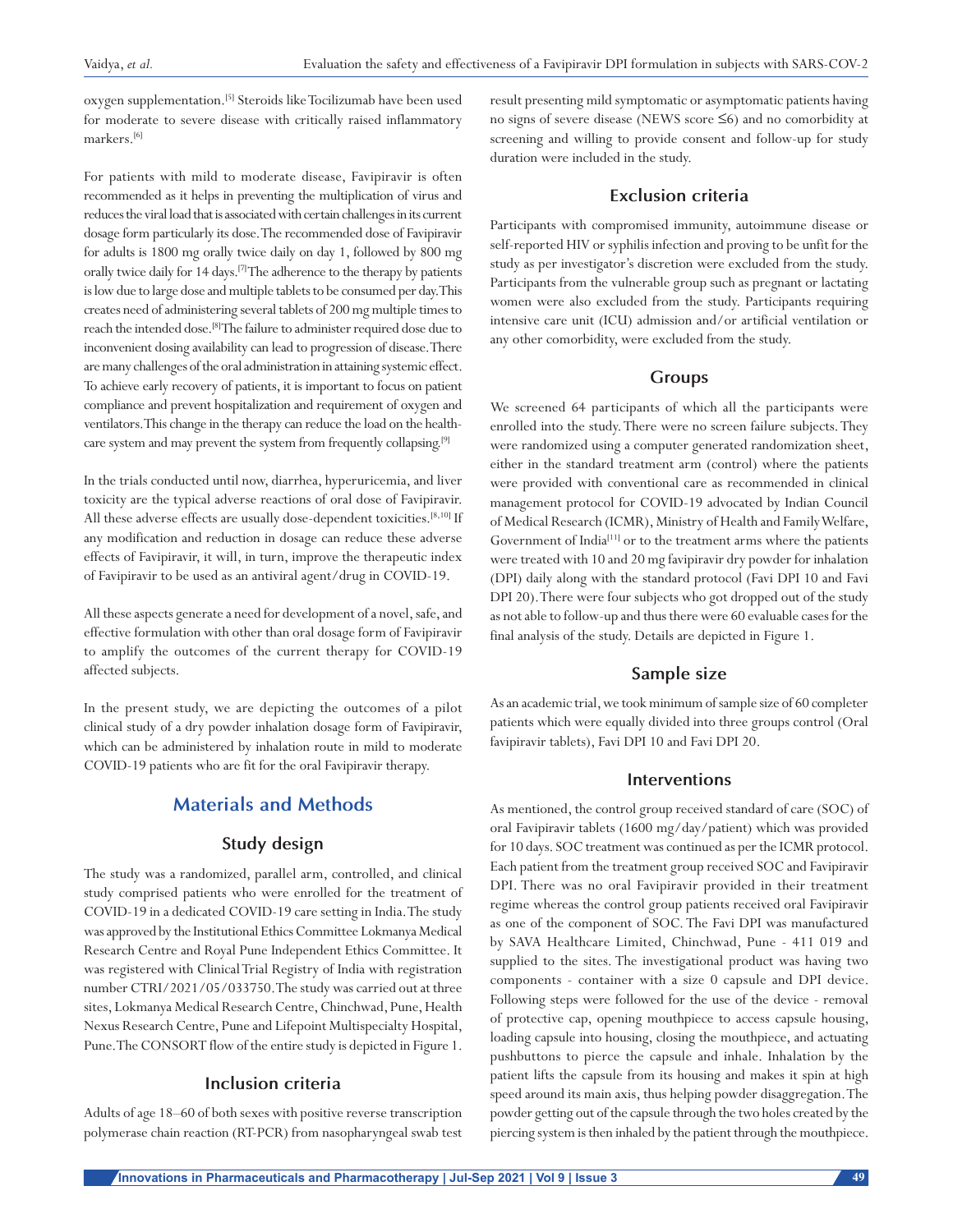

**Figure 1:** CONSORT Flow chart of the trial events

At the bottom of the mouthpiece, a grid prevents the capsule from reaching the mouthpiece duct. For Favi DPI 10 group patient executed administration of one capsule per day for 10 days and for Favi DPI 20 group, patient executed administration of two capsules of 10 mg each in the interval of 15 min/day for 10 days.

#### **Outcome measures**

This study looked at a variety of outcome variables related to the prognosis of COVID-19. The primary outcome measures were, percent population with negative RT-PCR, improvement of clinical symptoms including duration of fever, respiratory distress, cough, sneezing and diarrhea on 5-point ordinal scale, changes in  $\mathrm{SpO}_2$  levels, requirements of supplemental oxygen, reduction in elevated levels of inflammatory markers such as CP, LDH, D-dimer, ferritin, and Interleukin 6 on baseline, day 5 and day 10.

In addition, we evaluated, changes in serum electrolyte levels, changes in serum levels of liver enzymes such as serum glutamic pyruvic transaminase (SGPT) and serum glutamic oxaloacetic transaminase (SGOT), creatinine, requirement of admission to ICU, and duration of hospitalization.

The outcomes of the study were to evaluate safety of Favipiravir DPI by assessing tolerability of intervention by study subjects, changes in biochemical parameters such as liver and renal function test, lipid profile, complete blood count, and adverse events.

## **Data analysis**

The safety population consisted of all subjects enrolled in the study, who have received at least one dose of study products, that is, mITT population. Primary Efficacy and secondary endpoints were analyzed using the PP population.

## **Demographic and baseline information**

Continuous variables that are age and other demographical characteristics were summarized by overall using summary statistics, that is, the number of observations, mean and standard deviation with 95% CI (among normal distribution). Categorical values such as gender and clinical examination were also be summarized using frequencies and percentages.

## **Analysis of efficacy parameters**

In this study, percentage population with negative RT-PCR were compared using Chi-square test. Improvements of clinical symptoms were estimated by Wilcoxon sign rank test for with in group and analysis of variance for between groups. Reductions in elevated levels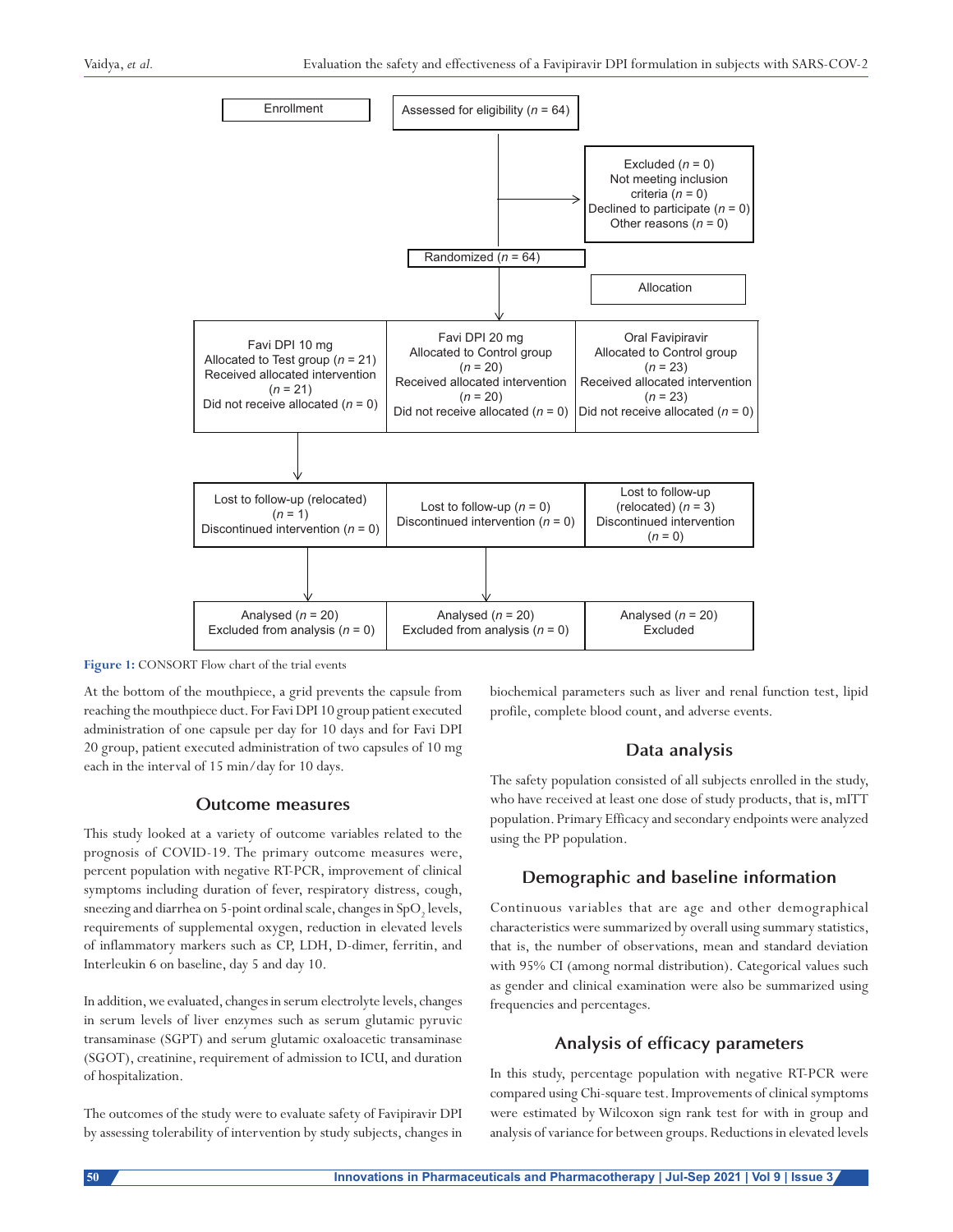of inflammatory markers were assessed using Wilcoxon sign rank test and analysis of variance with Kruskal–Wallis for between groups. Duration of hospitalization, changes in serum electrolyte levels, changes in serum levels of liver enzymes such as SGPT and SGOT, creatinine were analyzed using analysis of variance.

#### **Safety analysis**

Mean changes in renal function test, lipid profile, complete blood count, other laboratory variables, and vital signs were assessed using Student's t test. Adverse events were noted as population experiencing events and number of events.

## **Results**

The mean age of participants in the Favi DPI 10 group was 36.05  $±$  11.14 years; Favi DPI 20 group was 38.80  $±$  09.11 years; and  $37.20 \pm 11.45$  years in Control group with female participation ranging from 25 to 40% and male participation in 60–75% which is in line with the clinical experience of COVID-19 incidence in Indian context.

## **Primary efficacy parameters**

#### *Profile of RT-PCR test between the groups*

At day 5, Favi DPI 10 and 20mg showed 45 and 55% subjects becoming RT-PCR negative which was comparable to oral Favipiravir control (60%). Same way on day 10, the cumulative percent population getting RT-PCR negative in Favi DPI 10 and 20 groups were 80% and 90% which was slightly higher to oral Favipiravir group being 75% [Graph 1]. The percentages of subjects getting negative on RT-PCR were significantly increasing in Favi DPI 10 and 20 groups as that of control.

#### **Changes in symptom score between groups**

This study results reveal that at baseline mean score of symptoms was comparable, and difference was not statistically significant. This depicts that there was no selection bias and all the subjects in three groups were having comparable status of symptoms such as cough, breathlessness, fatigue, and myalgia. At day 5 and 10 mean scores of symptoms under consideration were significantly reduced from their respective baseline.



**Graph 1:** Profile of RT-PCR test in the groups

At the end of  $5<sup>th</sup>$  day, mean score of cough showed a significant fall of 33.3% among Favi DPI 10, 40.0% in Favi DPI 20, and 38.5% in control from baseline. It continued to further decrease till day 10 with a significant fall of 50.0%, 56.0%, and 61.5% in Favi DPI 10, 20, and control groups. [Figure 2] At the end of  $5<sup>th</sup>$  day, mean score of breathlessness showed a significant fall of 37.2% in Favi DPI 10, 43.2% in Favi DPI 20, and 39.0% in control from baseline which got further reduced in Favi DPI 10, 20, and control group till day 10 to 46.52, 43.25, and 48.79%, respectively [Figure 2]. At the end of 5th day, mean score of fatigue showed a significant fall of 25.6% in Favi DPI 10, 32.6% in Favi DPI 20, and 40.0% in control from baseline which got further reduced in Favi DPI 10, 20, and control group till day to 46.5%, 52.2%, and 47.5%, respectively [Figure 2]. The same trend was observed in mean score of myalgia with a significant fall of mean score to 53.2%, 50.0%, and 52.3 in Favi DPI 10, 20, and control groups at day 10 [Figure 2].

The change in mean score of symptom score was statistically significant within groups compared to their baselines. The potential of alleviation of symptoms by the treatment of Favi DPI in both doses, that is, 10 and 20 were comparable to oral Favipiravir. When compared between Favi DPI 10 and 20 as depicted in Table 1 and Graph 2, there were more subjects getting relieved of the cough and breathlessness in Favi DPI 20 than in Favi DPI 10 group reflecting that the efficacy of the Favi DPI is dependent on the dose administered.

## **Proportion of cases required supplemental oxygen**

There were no patients in all three groups' required supplemental oxygen. All the subjects were maintaining normal blood oxygen levels being on air.

## **Changes in SpO<sub>2</sub> levels**

In all the three groups, the mean  $\mathrm{SpO}_2$  levels were in the range of 96.5–98%. The changes in  ${\rm SpO}_2$  levels in Favi DPI and oral Favipiravir were comparable from baseline to day 10 [Table 2].

#### **Changes in inflammatory markers**

At baseline, the mean D-Dimer was 0.35µg/ml in Favi DPI 10, 0.32µg/ml in Favi DPI 20 and 1.04 µg/ml among control which was comparable. At the end of day 10, mean D-Dimer showed fall of 15.6% among Favi



**Graph 2:** Changes in proportion of cases relieving of cough and breathlessness between groups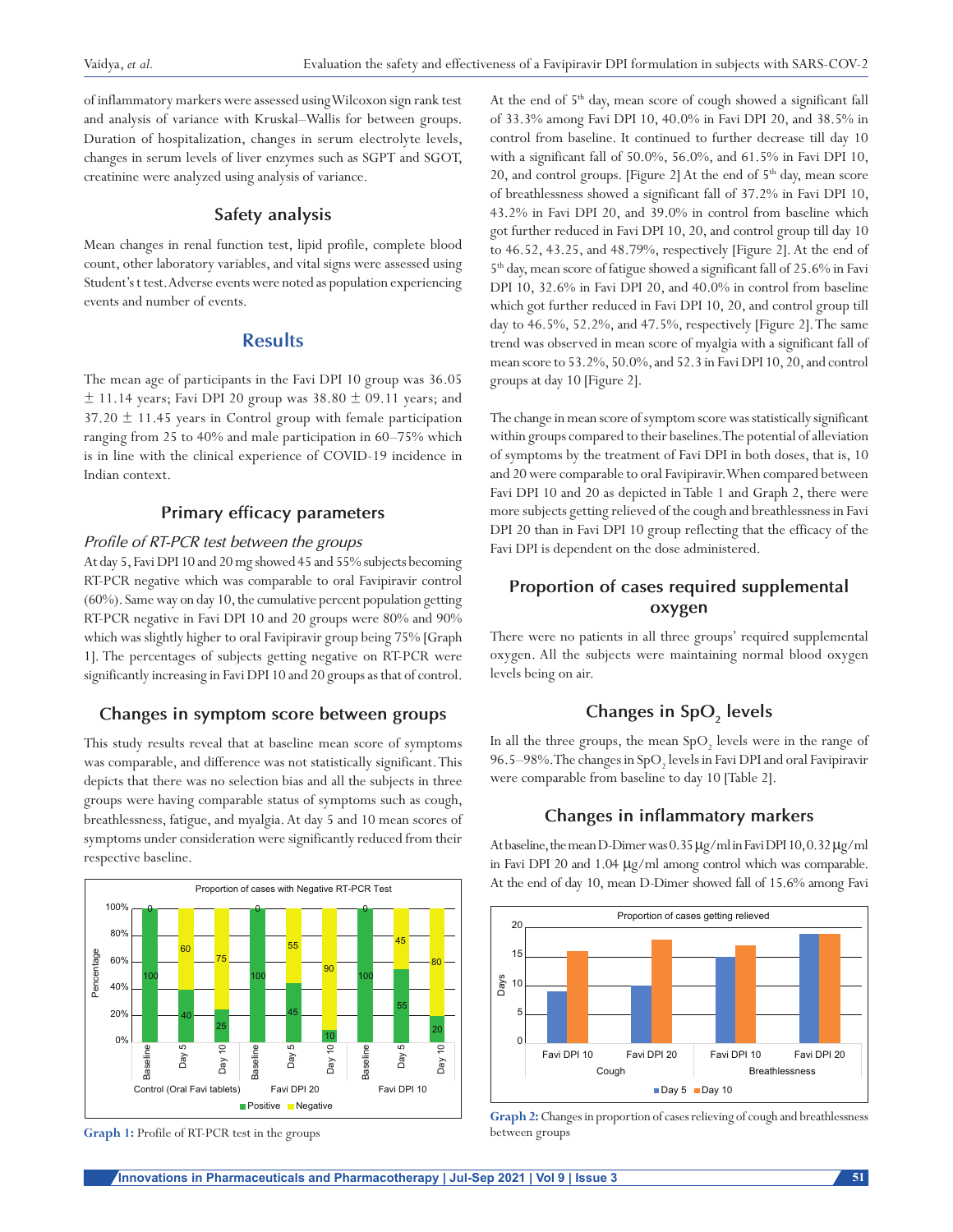

#### **Figure 2:** Changes in symptom score between groups

|                         | Table 1: Changes in proportion of cases relieving of cough and breathlessness between groups |                    |                                 |                           |                    |                                 |  |
|-------------------------|----------------------------------------------------------------------------------------------|--------------------|---------------------------------|---------------------------|--------------------|---------------------------------|--|
| <b>Duration in days</b> | Percent proportion of cases getting relieved                                                 |                    |                                 |                           |                    |                                 |  |
|                         | Cough $(\%)$                                                                                 |                    |                                 | <b>Breathlessness</b> (%) |                    |                                 |  |
|                         | Favi DPI 10                                                                                  | <b>Favi DPI 20</b> | <b>Control Oral Favipiravir</b> | Favi DPI 10               | <b>Favi DPI 20</b> | <b>Control Oral Favipiravir</b> |  |
| Day 5                   | 9(45)                                                                                        | 10(50)             | 8(40)                           | 15(75)                    | 19(95)             | 15(75)                          |  |
| Day $10$                | 16 (80)                                                                                      | 18 (90)            | 20 (100)                        | 17(85)                    | 19(95)             | 19(95)                          |  |

DPI 20 and 61.5% among control from baseline. The mean CRP levels at baseline were comparable in all the groups. At day 10, there was significant reduction in CRP levels, that is, 77.8%, 70.0%, and 71.8% in Favi DPI 10, 20, and control from baseline. If compared, the change in CRP levels was similar in Favi DPI and oral Favipiravir groups. At the end of day10, mean Ferritin showed reduction of 19.0%, 27.6%, and 22.6% in Favi DPI 10, 20, and control from baseline. The results were comparable between Favi DPI and oral Favipiravir control group. The mean LDH showed more or less comparable changes in Favi DPI and oral Favipiravir groups. The mean interleukin-6 levels were increased from baseline in Favi DPI 10 and control group whereas there was 59.6% reduction in Interleukin-6 levels in Favi DPI 20 from baseline. The data are showed in Table 3.

#### **Secondary outcomes**

Changes in serum electrolyte levels was mentioned in Table 4:

The data depict that the serum electrolytes levels such as calcium, sodium, potassium, and chloride were comparable between all the groups at baseline and day 10.

| <b>Duration</b> in<br>days                           | Mean $SpO(%)$                      | P-value                          |                                |              |
|------------------------------------------------------|------------------------------------|----------------------------------|--------------------------------|--------------|
|                                                      | Favi DPI 10                        | <b>Favi DPI 20</b>               | Control                        |              |
| Baseline                                             | $97.45 \pm 2.04$                   | $97.50 \pm 0.95$                 | $97.70 \pm 1.22$               | $0.852$ (NS) |
| 10                                                   | $96.95 + 2.93$                     | $97.40 \pm 2.82$                 | $96.65 + 3.94$                 |              |
| Mean change<br>(baseline - day<br>10)<br>$(P-value)$ | $-0.50 \pm 2.06$<br>$(0.292)$ (NS) | $-0.10 + 2.81$<br>$(0.875)$ (NS) | $-1.05+4.16$<br>$(0.273)$ (NS) | $0.633$ (NS) |

By Student's *t‑*test. By ANOVA ‑ Kruskal–Wallis. NS: Not significant

Changes in liver enzyme levels are mentioned in Table 5:

The data depict that the serum levels of liver enzymes such as SGPT and SGOT were comparable between all the groups at baseline and day 10.

Changes in renal function are mentioned in Table 6: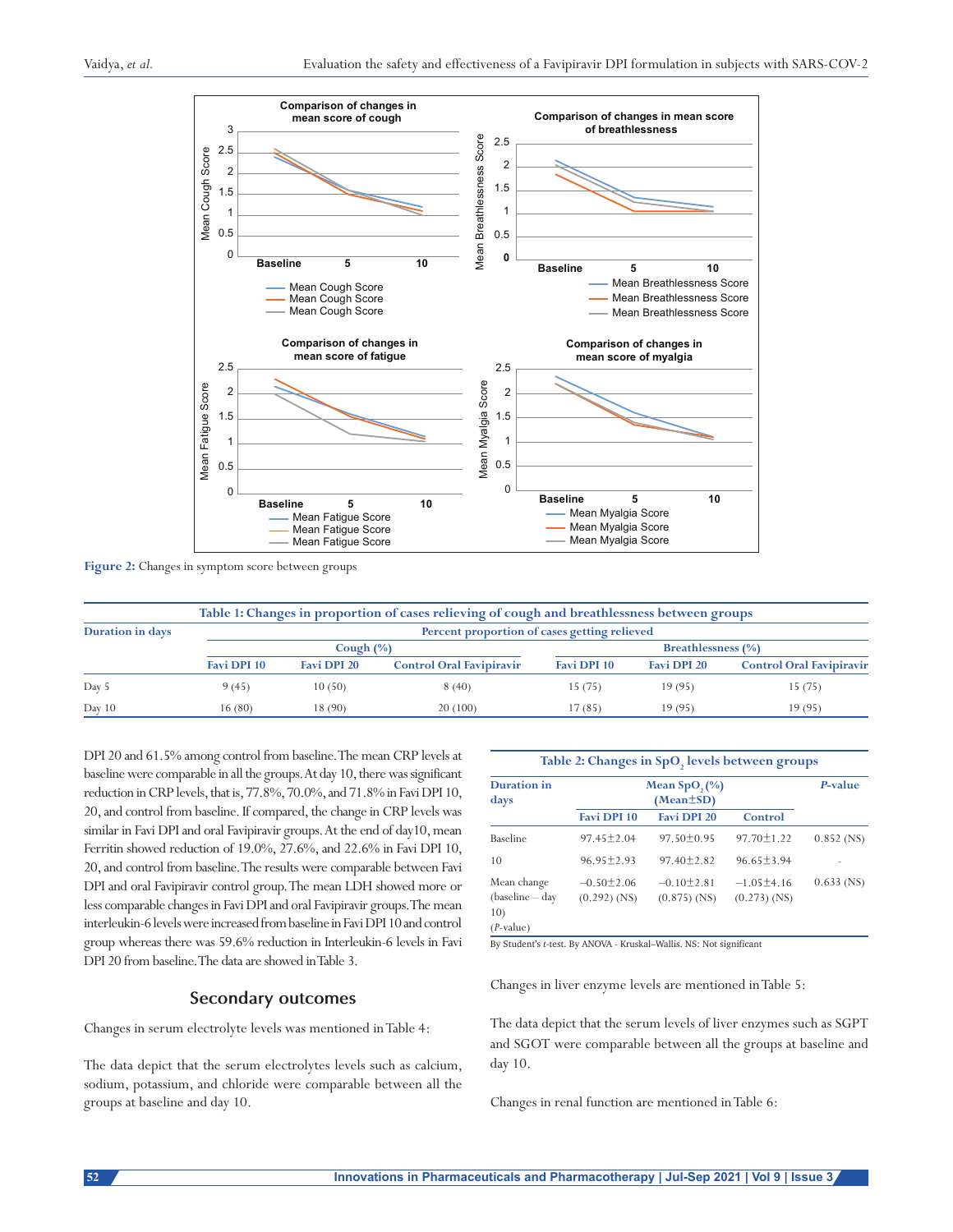| Table 3: Changes in inflammatory markers between groups |                                   |                                     |                                     |                          |  |
|---------------------------------------------------------|-----------------------------------|-------------------------------------|-------------------------------------|--------------------------|--|
| <b>Duration</b>                                         | <b>Favi DPI 10</b>                | <b>Favi DPI 20</b>                  | Control                             | P-value                  |  |
| Mean D-Dimer (ug/ml) (Mean±SD)                          |                                   |                                     |                                     |                          |  |
| Baseline                                                | $0.35 \pm 0.49$                   | $0.32 \pm 0.41$                     | $1.04 \pm 2.27$                     | $0.337$ (NS)             |  |
| 10                                                      | $0.44 \pm 0.64$                   | $0.27 \pm 0.26$                     | $0.40 \pm 0.65$                     |                          |  |
| Mean change<br>$(baseline - day 10)$<br>$P$ -value      | $0.09 \pm 0.63$<br>$0.928$ (NS)   | $-0.05 \pm 0.35$<br>$0.896$ (NS)    | $-0.64 \pm 2.23$<br>$0.171$ (NS)    | $0.496$ (NS)             |  |
| Mean CRP (mg/L) (Mean±SD)                               |                                   |                                     |                                     |                          |  |
| Baseline                                                | $11.32 \pm 21.86$                 | $12.80 \pm 25.23$                   | $13.90 \pm 23.63$                   | $0.693$ (NS)             |  |
| 10                                                      | $2.51 \pm 2.39$                   | $3.84 \pm 7.36$                     | $3.92 \pm 6.98$                     |                          |  |
| Mean change<br>$(baseline - day 10)$<br>$P$ -value      | $-8.81 \pm 21.70$<br>$0.012*$     | $-8.95 \pm 26.99$<br>$0.116$ (NS)   | $-9.98 \pm 25.13$<br>$0.180$ (NS)   | $0.735$ (NS)             |  |
| Mean Ferritin ( $ng/ml$ ) (Mean $\pm SD$ )              |                                   |                                     |                                     |                          |  |
| Baseline                                                | 113.80±120.70                     | 160.96±158.70                       | 178.45 ± 194.11                     | $0.357$ (NS)             |  |
| 10                                                      | $92.13 \pm 96.88$                 | 116.55±76.15                        | 138.04±150.17                       |                          |  |
| Mean change<br>$(baseline - day 10)$<br>$P$ -value      | $-21.67\pm 60.57$<br>$0.303$ (NS) | $-44.41 \pm 104.39$<br>$0.101$ (NS) | $-40.41 \pm 141.50$<br>$0.093$ (NS) | $0.634$ (NS)             |  |
| Mean LDH (U/L) (Mean±SD)                                |                                   |                                     |                                     |                          |  |
| Baseline                                                | 345.23±115.90                     | 297.98±91.95                        | 344.54±121.10                       | $0.313$ (NS)             |  |
| 10                                                      | 380.66±179.28                     | 381.97±144.70                       | 324.30±133.77                       | $\overline{\phantom{a}}$ |  |
| Mean change<br>$(baseline - day 10)$<br>$P$ -value      | 35.43±180.26<br>$0.435$ (NS)      | 83.98±182.74<br>$0.052$ (NS)        | $-20.24 \pm 207.51$<br>$0.548$ (NS) | $0.165$ (NS)             |  |

By Wilcoxon SIGN rank test. By ANOVA – Kruskal–Wallis. NS: Not significant

The data depict that the serum creatinine levels were comparable between all the groups at baseline and day 10.

## **Changes proportion of subjects with ICU admission**

There were no subjects' required ICU admission at screening and throughout the study period.

Changes hospital stay is mentioned in Table 7:

The requirement of hospital stay was similar and comparable between Favi DPI and oral counterpart.

Changes in biochemical parameters are mentioned in Table 8:

In this data, mean laboratory levels were comparable between three groups at baseline and after treatment for Favi DPI and oral Favipiravir as a control.

## **Discussion**

Favipiravir (T-705; 6-fluoro-3-hydroxy-2-pyrazinecarboxamide) was discovered as an effective antiviral agent through screening chemical library against the influenza virus by Toyama Chemical Co., Ltd. In 2014. Due to its potent anti-viral activities against other RNA viruses such as arenaviruses, bunyaviruses, and filoviruses,[12] it was considered a potentially promising drug for specifically untreatable RNA viral infections especially for COVID-19 which has been declared a pandemic by the WHO.

Despite efforts to contain the virus through measures such as wearing masks, use of hand sanitizers regularly, maintaining social distancing and minimizing travel, and the transmission of this virus are ongoing causing significant spread of the virus all over the globe. The major symptoms of the COVID-19 infection are localized in the respiratory system of human (i.e., characterized by loss of pulmonary function in humans);<sup>[11,13]</sup> hence, interventions in the lungs would be beneficial for the patient and also for minimizing disease transmission.

Studies identify the viral RNA-dependent RNA polymerase (RdRp) as a potential drug target in COVID-19 treatment due to its crucial role in SARS-CoV-2 replication and transcription. Since Favipiravir is reported to be an effective inhibitor of RdRp and it is reported to cause mutations in the viral genome causing non-lethal phenotype.[14,15] A recent report by Rabie (2021)<sup>[16]</sup> speaks about modification of Favipiravir molecule to enhance its bioavailability and its potency toward RdRp inactivation.

The present study evaluated the potential clinical benefit of favipiravir DPI in patients with mild symptomatic COVID-19 compared to its oral administration. Favipiravir has established use for novel influenza viruses, activity against SARS-CoV-2, and promising candidate in treating COVID-19 as reported from other countries, including China, Russia, Turkey, and Japan.[11,17]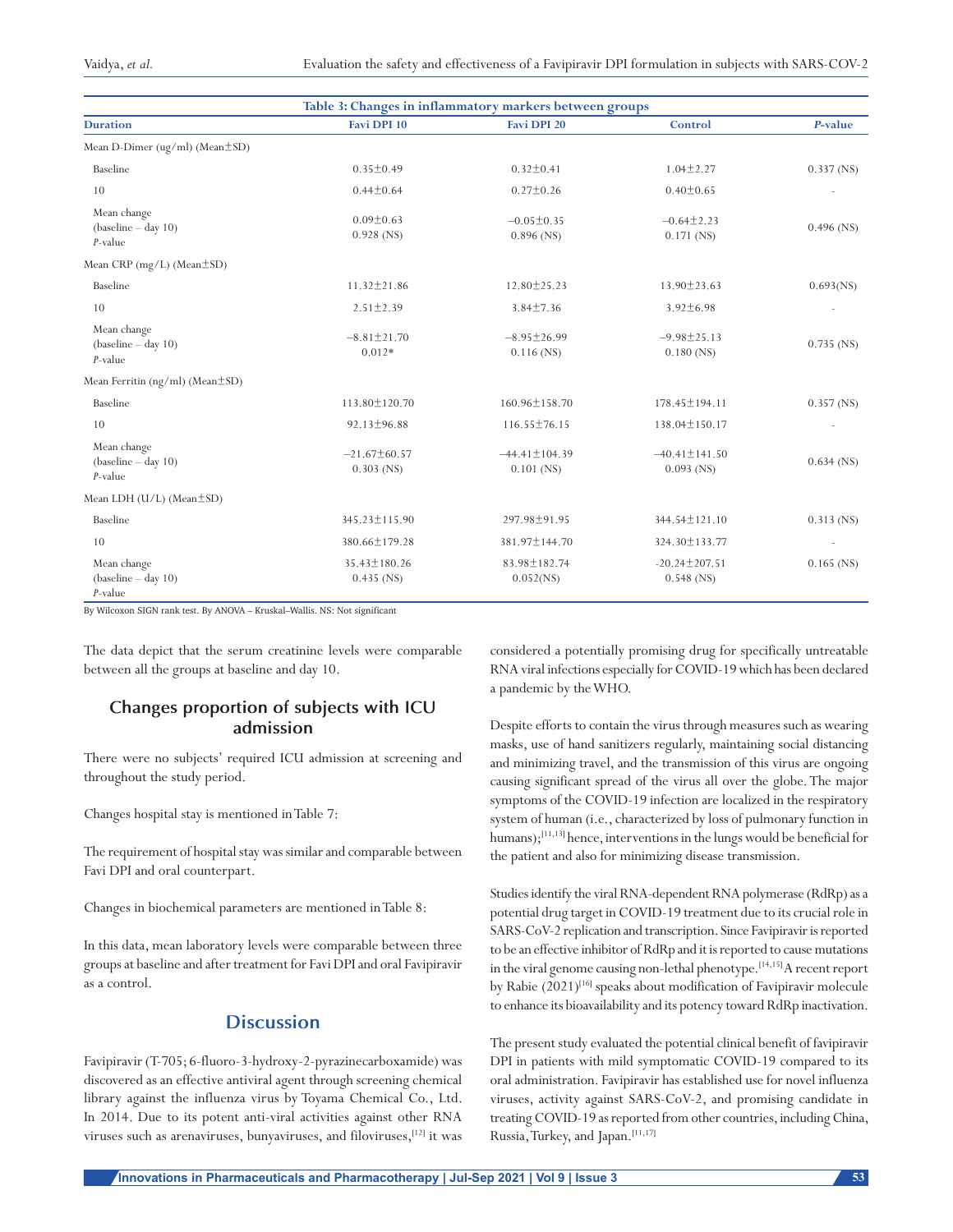| Table 4: Changes in mean electrolyte levels between groups |                                    |                                   |                                   |              |  |
|------------------------------------------------------------|------------------------------------|-----------------------------------|-----------------------------------|--------------|--|
| <b>Duration</b>                                            | Favi DPI 10                        | Favi DPI 20                       | Control                           | P-value      |  |
| Mean calcium (mg/dl) (Mean±SD)                             |                                    |                                   |                                   |              |  |
| Baseline                                                   | $9.30 \pm 0.56$                    | $8.88 \pm 1.38$                   | $9.13 \pm 0.70$                   | $0.409$ (NS) |  |
| 10                                                         | $9.13 \pm 0.69$                    | $9.33 \pm 0.75$                   | $9.49 \pm 0.56$                   |              |  |
| Mean change<br>$(baseline - day 10)$<br>$(P-value)$        | $-0.18 \pm 0.65$<br>$(0.249)$ (NS) | $0.45 \pm 1.61$<br>$(0.268)$ (NS) | $0.35 \pm 0.62$<br>$(0.051)$ (NS) | $0.181$ (NS) |  |
| Mean Sodium (mmol/l) (Mean±SD)                             |                                    |                                   |                                   |              |  |
| Baseline                                                   | $142.25 \pm 2.81$                  | 141.84±7.54                       | 139.17±4.82                       | $0.157$ (NS) |  |
| 10                                                         | 140.57±2.98                        | 141.17±3.35                       | $140.26 \pm 3.81$                 |              |  |
| Mean change<br>$(baseline - day 10)$<br>$P$ -value         | $-1.68 \pm 3.94$<br>$0.072$ (NS)   | $-0.67\pm6.95$<br>$0.671$ (NS)    | $1.10\pm 6.03$<br>$0.427$ (NS)    | $0.314$ (NS) |  |
| Mean potassium (mmol/l) ( $Mean \pm SD$ )                  |                                    |                                   |                                   |              |  |
| Baseline                                                   | $4.35 \pm 1.02$                    | $4.44 \pm 0.99$                   | $4.30 \pm 0.60$                   | $0.887$ (NS) |  |
| 10                                                         | $5.09 \pm 1.45$                    | $4.80 \pm 0.97$                   | $4.57 \pm 0.85$                   |              |  |
| Mean change<br>$(baseline - day 10)$<br>$P$ -value         | $0.74 \pm 1.24*$<br>0.016          | $0.36 \pm 1.58$<br>$0.326$ (NS)   | $0.26 \pm 0.90$<br>$0.207$ (NS)   | $0.467$ (NS) |  |
| Mean chloride (mmol/l)                                     |                                    |                                   |                                   |              |  |
| Baseline                                                   | 103.80±4.49                        | $103.14 \pm 4.62$                 | 101.83±5.65                       | $0.445$ (NS) |  |
| 10                                                         | 101.59±5.56                        | 100.98±4.44                       | 101.68±3.95                       |              |  |
| Mean change<br>$(baseline - day 10)$<br>$P$ -value         | $-2.21 \pm 7.80$<br>0.220(NS)      | $-2.16\pm 6.58$<br>$0.159$ (NS)   | $-0.145\pm 6.99$<br>$0.927$ (NS)  | $0.585$ (NS) |  |

By student *t*‑test. By ANOVA ‑ Kruskal–Wallis. NS: Not significant

| Table 5: Changes in liver enzyme levels between groups |                                   |                                   |                                    |                          |  |  |
|--------------------------------------------------------|-----------------------------------|-----------------------------------|------------------------------------|--------------------------|--|--|
| <b>Duration</b>                                        | Favi DPI 10                       | Favi DPI 20                       | Control                            | P-value                  |  |  |
| Mean SGPT (U/I) (Mean±SD)                              |                                   |                                   |                                    |                          |  |  |
| Baseline                                               | $25.37 \pm 11.05$                 | $38.53 \pm 32.44$                 | $60.46 \pm 92.15$                  | $0.01*$                  |  |  |
| 10                                                     | $29.82 \pm 15.60$                 | $35.51 \pm 26.05$                 | $40.60 \pm 26.24$                  | $\overline{\phantom{a}}$ |  |  |
| Mean change<br>$(baseline - day 10)$<br>$P$ -value     | $4.45 \pm 10.84$<br>$0.136$ (NS)  | $-3.02 \pm 22.65$<br>$0.764$ (NS) | $-19.86 \pm 100.14$<br>$0.81$ (NS) | $0.722$ (NS)             |  |  |
| Mean SGOT (U/I) (Mean±SD)                              |                                   |                                   |                                    |                          |  |  |
| Baseline                                               | $31.60 \pm 10.80$                 | 36.96±17.72                       | $48.30 \pm 53.62$                  | $0.436$ (NS)             |  |  |
| 10                                                     | 31.38±14.85                       | $33.67 \pm 16.33$                 | $29.86 \pm 8.33$                   |                          |  |  |
| Mean change<br>$(baseline - day 10)$<br>$P$ -value     | $-0.22 \pm 13.23$<br>$0.603$ (NS) | $-3.29 \pm 20.92$<br>$0.515$ (NS) | $-18.43\pm54.97$<br>$0.04*$        | $0.247$ (NS)             |  |  |

By Wilcoxon sign rank test. By ANOVA – Kruskal–Wallis. \*Significant. NS: Not significant

| Table 6: Changes in creatinine levels between groups |                                |                                 |                                  |              |  |  |
|------------------------------------------------------|--------------------------------|---------------------------------|----------------------------------|--------------|--|--|
| <b>Duration</b>                                      |                                | Favi DPI 10 Favi DPI 20         | Control                          | P-value      |  |  |
| Mean creatinine (mg/dl) (Mean $\pm$ SD)              |                                |                                 |                                  |              |  |  |
| <b>Baseline</b>                                      | $0.71 \pm 0.17$                | $0.69 \pm 0.13$                 | $0.73 \pm 0.15$                  | $0.692$ (NS) |  |  |
| 10                                                   | $0.65 \pm 0.11$                | $0.70 \pm 0.15$                 | $0.66 \pm 0.12$                  |              |  |  |
| Mean change<br>$(baseline - day 10)$                 | $-0.06\pm0.13$<br>$0.061$ (NS) | $0.01 \pm 0.15$<br>$0.780$ (NS) | $-0.07 \pm 0.16$<br>$0.071$ (NS) | $0.199$ (NS) |  |  |
| P-value                                              |                                |                                 |                                  |              |  |  |

By student *t*‑test. By ANOVA. NS: Not significant

In the present study, a pilot clinical study involving 60 subjects was performed. Subjects were equally divided in Favipiravir DPI 10 and 20mg/day and compared to control group, that is, oral administration of Favipiravir as per standard protocol for 10 days. The standard treatment involving antihistaminic, antipyretic, antibiotic, and multivitamin composition was provided to subjects from three interventional groups.

It is associated with certain challenges in its current dosage form particularly its dose. The recommended dose of Favipiravir for adults is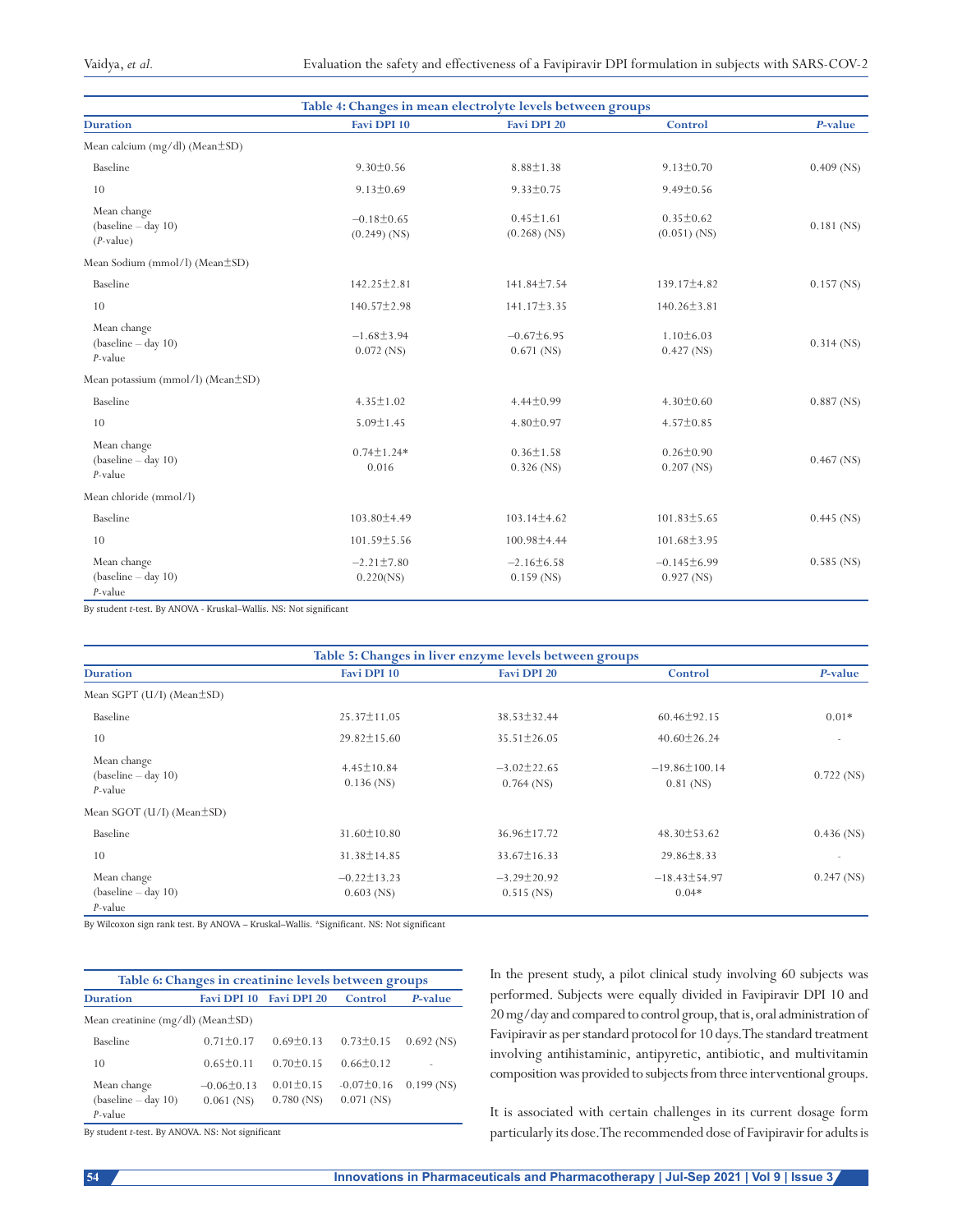1800 mg orally twice daily on day 1, followed by 800 mg orally twice daily for 14 days. The adherence to the therapy by patient's low due to large dose and multiple tablets to be consumed. This creates need of administering several tablets of 200 mg multiple times to reach the intended dose.<sup>[18]</sup> The failure to administer required dose due to inconvenient dosing availability can lead to progression of disease. In the present study, we have used a novel route of Favipiravir as a DPI to present therapeutic advantage over reduced dosage and dosing regimen along with expiring safety and efficacy of the same in comparison with oral Favipiravir.

| Table 7: Changes hospital stay between groups                       |                                           |  |  |  |
|---------------------------------------------------------------------|-------------------------------------------|--|--|--|
| Groups                                                              | Mean hospital stay (days) (mean $\pm$ SD) |  |  |  |
| Favi DPI 10                                                         | $2.32 + 2.63$                             |  |  |  |
| Favi DPI 20                                                         | $2.05 + 2.86$                             |  |  |  |
| Control                                                             | $1.58 + 2.01$                             |  |  |  |
| $\ddot{p}$ interns $\ddot{p}$ and $\ddot{p}$ is a set of $\ddot{p}$ |                                           |  |  |  |

By ANOVA. *P=*0.672, not significant

It was observed from the data obtained from the study that there was comparable efficacy of Favi DPI 20 group as that of oral Favipiravir as a control. The Favi DPI in 20 mg/day dose shows around 90% subjects getting negative RT-PCR Vs. About 80% in oral control group on day 10. There was significant reduction in symptoms such as cough, breathlessness, and fatigue form baseline to day 10 in Favi DPI 20 group; which also was comparable to oral control group.

There was consistent improvement in blood  ${\rm SPO}_2$  levels from baseline to day 10 in all three interventional groups.

There were raised inflammatory parameters witnessed at baseline in all three interventional groups. There was reduction in elevated levels of inflammatory markers in all three groups indicative of clinical cure and good prognosis of disease. It affirms that Favipiravir in DPI format provides same effectiveness in improving prognosis of disease by reducing the inflammatory markers and cytokine storm as that of oral Favipiravir. At the end of day 10, mean HS-CRP showed an insignificant

|                                    |                      | Table 8: Changes biochemical parameters between groups |                     |                      |                    |                                    |  |
|------------------------------------|----------------------|--------------------------------------------------------|---------------------|----------------------|--------------------|------------------------------------|--|
| Laboratory investigation           |                      |                                                        |                     | $(Mean \pm SD)$      |                    |                                    |  |
|                                    | Favi DPI 10 $(n=20)$ |                                                        |                     | Favi DPI 20 $(n=20)$ |                    | Control (Oral Favi tablets) (n=20) |  |
|                                    | <b>Baseline</b>      | Day 10                                                 | <b>Baseline</b>     | Day 10               | <b>Baseline</b>    | Day 10                             |  |
| Total cholesterol                  | 148.84±45.96         | 169.32 ± 44.32                                         | 158.00±39.96        | 185.84±35.15         | 162.58±37.69       | 183.68±34.97                       |  |
| HDL cholesterol                    | 36.58±9.25           | $40.74 \pm 9.83$                                       | 36.58±9.39          | $40.26 \pm 9.91$     | 33.74±9.68         | 37.95 ± 7.83                       |  |
| LDL cholesterol                    | 87.84±38.89          | 94.79±37.08                                            | 94.53±31.98         | 111.37±38.53         | 99.84±32.48        | 115.16±35.97                       |  |
| Triglycerides                      | $161.63 \pm 89.74$   | 225.26±128.74                                          | $161.53 \pm 116.35$ | 248.11±174.07        | $170.11 \pm 78.86$ | 211.58±115.53                      |  |
| VLDL cholesterol                   | 32.33±17.95          | 45.04±25.75                                            | 32.30±23.27         | 49.61±34.80          | 34.02±15.77        | 50.05±35.47                        |  |
| Alkaline phosphate                 | 88.91±42.70          | $86.65 \pm 42.15$                                      | 77.60±23.23         | $88.79 \pm 36.21$    | 78.12±15.72        | 88.34±22.70                        |  |
| Bilirubin total                    | $0.54 \pm 0.16$      | $0.72 \pm 0.55$                                        | $0.64 \pm 0.32$     | $0.73 \pm 0.60$      | $0.80 \pm 0.89$    | $0.71 \pm 0.46$                    |  |
| Bilirubin direct                   | $0.17 \pm 0.06$      | $0.21 \pm 0.14$                                        | $0.18 \pm 0.07$     | $0.20 \pm 0.17$      | $0.25 \pm 0.27$    | $0.21 \pm 0.12$                    |  |
| Bilirubin indirect                 | $0.37 \pm 0.11$      | $0.92 \pm 1.95$                                        | $0.41 \pm 0.13$     | $0.52 \pm 0.44$      | $0.55 \pm 0.62$    | $0.49 \pm 0.34$                    |  |
| GGT                                | 25.84±10.57          | 27.78±12.99                                            | 35.46±22.48         | 31.05 ± 17.30        | 33.33±16.36        | 35.19±21.21                        |  |
| Total protein                      | $7.23 \pm 0.58$      | $7.17 \pm 0.41$                                        | $7.05 \pm 0.66$     | $7.33 \pm 0.44$      | $7.00 \pm 0.58$    | $7.15 \pm 0.36$                    |  |
| Albumin g/dl                       | $4.51 \pm 0.45$      | $4.41 \pm 0.31$                                        | $4.36 \pm 0.44$     | $4.44 \pm 0.34$      | $4.40 \pm 0.40$    | $4.42 \pm 0.32$                    |  |
| Serum ALB/globulin ratio           | $1.76 \pm 0.34$      | $1.65 \pm 0.26$                                        | $1.66 \pm 0.30$     | $1.56 \pm 0.22$      | $1.72 \pm 0.15$    | $1.67 \pm 0.21$                    |  |
| Blood urea nitrogen                | $11.88 \pm 3.30$     | 13.46±4.04                                             | $12.21 \pm 3.60$    | 13.70 ± 4.26         | $11.21 \pm 2.49$   | $11.98 \pm 2.36$                   |  |
| Uric acid                          | $4.93 \pm 1.46$      | $4.98 \pm 1.44$                                        | $4.26 \pm 2.21$     | $5.30 \pm 1.82$      | $4.64 \pm 2.04$    | $5.05 \pm 1.49$                    |  |
| Total leucocytes count             | $5.88 \pm 1.44$      | $8.38 \pm 3.08$                                        | $7.03 \pm 2.88$     | $13.52 \pm 20.26$    | $7.36 \pm 2.23$    | $8.34 \pm 3.25$                    |  |
| Neutrophils                        | 69.62±11.05          | 64.47±9.89                                             | 66.59±15.92         | $65.67 \pm 9.09$     | 73.88±12.17        | 65.72±12.02                        |  |
| Lymphocyte percentage              | 24.49±9.01           | $29.56 \pm 8.71$                                       | 27.93±14.67         | 28.97±8.24           | 21.49±11.51        | 29.20±11.06                        |  |
| Monocytes                          | $2.96 \pm 1.09$      | $3.29 \pm 0.80$                                        | $3.15 \pm 1.91$     | $2.92 \pm 1.18$      | $3.07 \pm 1.52$    | $2.85 \pm 0.85$                    |  |
| Eosinophils                        | $2.45 \pm 2.74$      | $2.16 \pm 2.39$                                        | $1.88 \pm 1.71$     | $1.84 \pm 1.41$      | $1.06 \pm 0.46$    | $1.70 \pm 2.33$                    |  |
| Basophils                          | $0.20 \pm 0.08$      | $0.23 \pm 0.12$                                        | $0.20 \pm 0.08$     | $0.30 \pm 0.25$      | $0.18 \pm 0.05$    | $0.21 \pm 0.07$                    |  |
| <b>TotaL Rbc</b>                   | $4.84 \pm 0.88$      | $4.77 \pm 0.78$                                        | $4.57 \pm 0.80$     | $4.91 \pm 0.71$      | $4.72 \pm 1.08$    | $4.98 \pm 0.59$                    |  |
| Hemoglobin                         | 13.31±1.79           | 13.13±1.99                                             | $13.07 \pm 2.10$    | $14.08 \pm 1.89$     | 13.97±2.07         | 13.99±1.76                         |  |
| Hematocrit (PCV)                   | 42.74±4.67           | $41.15 \pm 8.36$                                       | 41.91±4.98          | 44.96±3.03           | 43.22±4.41         | 44.99±4.29                         |  |
| Platelet distribution width        | $12.19 \pm 2.12$     | $12.21 \pm 2.16$                                       | $12.01 \pm 2.62$    | $12.02 \pm 1.86$     | $12.21 \pm 1.69$   | 11.59±1.67                         |  |
| Mean platelet volume               | $10.43 \pm 0.88$     | $10.69 \pm 1.20$                                       | $10.35 \pm 1.15$    | $10.39 \pm 0.90$     | $10.42 \pm 0.72$   | $10.17 \pm 0.76$                   |  |
| Platelet count $\times 10^3/\mu L$ | $214.61 \pm 50.55$   | 321.00 ± 84.21                                         | 244.88±88.50        | 310.18±97.76         | 240.65 ± 68.99     | 332.71±97.57                       |  |

By Student *t*‑test. Not significant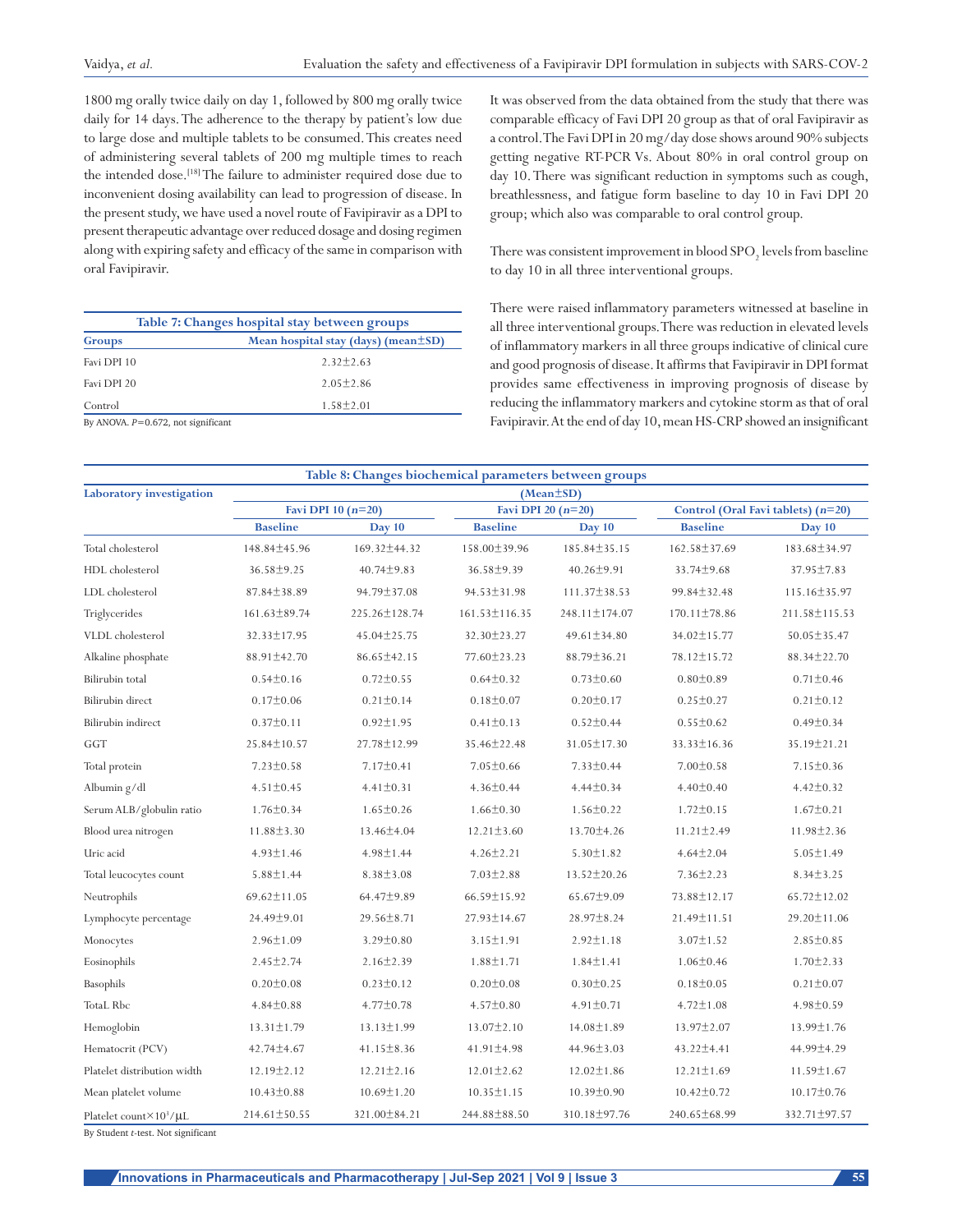fall of 77.8% in control, 70.0% in Favi DPI 20, and 71.8% in Favi DPI 10 from baseline. At the end of day 10, mean Ferritin showed an insignificant fall of 19.0% in Control, 27.6% in Favi DPI 20, and 22.6% in Favi DPI 10 from baseline. There was reduction in interleukin six levels in Favi DPI groups but not significant statistically.

Serum electrolyte levels such as calcium, sodium, potassium, and chlorine were not altered significantly after treatment with oral as well as Favi DPI. Liver enzymes such as SGPT and SGOT in Favi DPI 10 and 20 mg groups were lower than the baseline levels and the values were comparable to what was seen in Favipiravir oral groups.

At baseline, all subjects were not requiring the ICU admission, eventually, in oral Favipiravir treated group single subject, that is, 5% required ICU admission. There was no mortality. In Favi DPI 10 and 20, there was no single requirement of ICU admission.

According to above table, mean hospital stay was 2.32 days among control, 2.05 days among Favi DPI 20, and 1.58 days among Favi DPI 10. If compared change was comparable in all the groups and difference was not statistically significant.

Above table states that, 40.0% of the total cases among control required supplemental oxygen which was more as compared to 10.0% among Favi DPI 20 and 15.0% among Favi DPI 10 and difference was not statistically significant.

In all intervention groups, 100% subjects got discharged from hospital in 10 days. At baseline 50.0–55.0% of the cases did not require hospitalization in all the groups which was comparable, and the difference was not significant. At the end of  $5<sup>th</sup>$  day,  $90.0\%$ of the cases in Favi DPI 20 and 95.0% in Favi DPI 10 were not hospitalized which was comparable to 90% of cases in control and the difference was not significant. The biochemical parameters such as renal, liver function test, and lipid profile along with hematological parameters were assessed on baseline and day 10. There were no significant changes post treatments indicating safety of oral as well as Favipiravir DPI.

From the data obtained from this study, it can be interpreted that the Favipiravir DPI in dose 20 mg once a day was not clinically inferior to oral Favipiravir in standard dosing regimen. The comparable safety and efficacy related parameters suggest equivalent effectiveness of Favipiravir DPI compared to oral dosage form. This study provided first hand evidence of safety of Favipiravir DPI in two dosage forms, that is, 10 and 20 mg/day in COVID-19 patients for 10 days. All subjects led to clinical cure and there were no adverse events in the study from all interventional groups. Favipiravir DPI possesses potential to elicit clinical cure in very less dose as compared to oral regime of Favipiravir. This fact may provide link to assess superiority of Favi DPI compared to oral, in terms of reduced dosage, toxicity, improved patient compliance, and thus good prognosis of the disease. There was no progression and need to stop medication or terminate subject prematurely in Favi DPI groups, indicating therapeutic benefits.

# **Comparison between Favi DPI 10 and Favi DPI 20**

When compared between Favipiravir DPI in 10 and 20 doses, it is observed that there were 10% more subjects became RT-PCR negative on day 5 as well as day 10 with Favi 20 in comparison to Favi 10 [Table 1].

We have assessed the reduction in scores of symptoms to judge the relief from symptoms in both groups. It was observed from the data that there was more reduction in scores of cough, fatigue, myalgia, headache, and persistent pain in chest from baseline in Favi DPI 20 than Favi DPI 10 group. There were more subjects getting relieved of cough and breathlessness in Favi DPI 20 than Favi DPI 10.

Overall, Favi DPI appears as a promising alternative to the oral dosage form of Favipiravir with uncompromised safety and efficacy in COVID-19. The Favi DPI 20 is marginally better than Favi DPI 10 in relieving COVID associated symptoms as well as viral clearance. The limitations of the study are sample size and to further validate the safety and efficacy of Favi DPI a RCT (randomized controlled trial) with large cohort is warranted.

# **Advantage of DPI as a novel dosage form of Favipiravir in terms of its efficacy**

The antiviral drug Favipiravir, is a structural analogue of guanosine, undergoes chemical transformation in infected cells by cellular enzymes into a nucleotide form — Favipiravir ribose triphosphate (FVP-RTP). FVP-RTP is able to bind to viral RNA-dependent RdRp and integrate into the viral RNA chain, causing a significant mutagenic effect in the viral RNA genome. Besides the virus inhibiting effect, the increased synthesis of mutant virions under the action of Favipiravir possess a threat of the emergence of novel threatening viral strains with high pathogenicity for humans and animals and acquired resistance to chemotherapeutic compound.[19]

K229R mutation in motif F of the PB1 subunit of the influenza virus RNA-dependent RdRP confers resistance to Favipiravir *in vitro* and in cell culture. K229R also conferred Favipiravir resistance to RdRp of other influenza-A virus strains, and its location within a highly conserved structural feature of the RdRP suggests that other RNA viruses might also acquire resistance through mutations in motif F.[20]

Reducing the viral titer at efficacious and lowest possible dosage could be crucial to lower chances of resistant mutations as a side effect of Favipiravir. Favipiravir in a DPI dosage form can ascertain very low dose 20 mg (DPI) compared to 1600 mg (oral) per day which is almost 99% less dose with DPI and can thought to be producing less drug resistant mutations being as effective in inhibiting virus (SARS-CoV-2, indicated by equal efficacy in population getting negative RT-PCR results in the present study).

# **Favipiravir DPI biological availability**

Driouich et al. (2020)<sup>[21]</sup> report that Favipiravir is not detected in the lungs with a low dose of 18.75 mg/day dose to animals through i.p.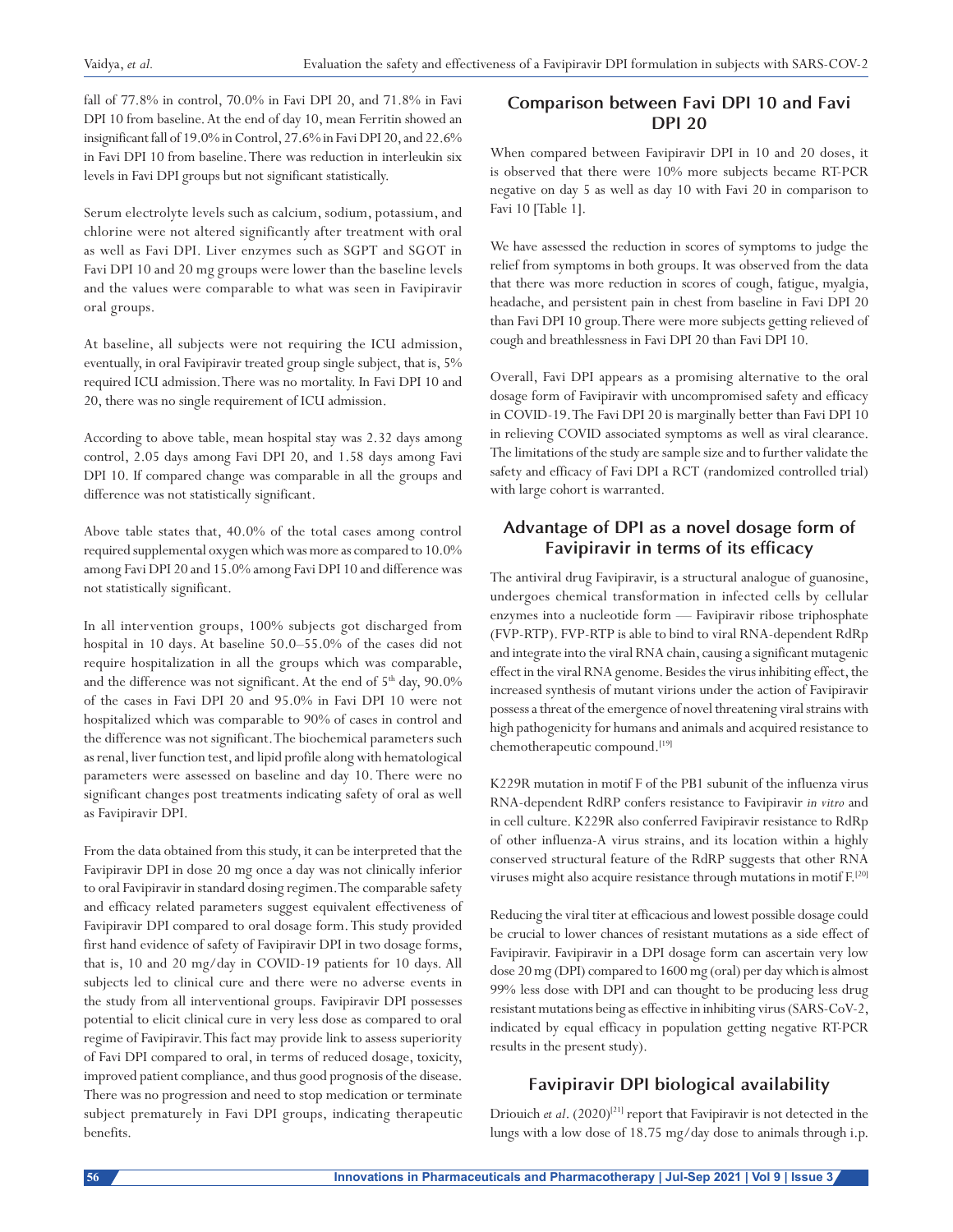route. With the preclinical studies of Favipiravir DPI, we have detected a~100 ng/g of favipiravir in the lungs at 1.92 mg/kg/day DPI dose. In Hamster model we have observed the effectiveness of Favipiravir DPI in reducing the viral load. This demonstrated that the inhalation drug delivery of Favipiravir is efficacious to produce the antiviral effect (The data of the antiviral activity in Hamster model is not depicted here).

Favipiravir was confirmed with a mean lung to plasma ratio ranging from  $0.35$  to  $0.44$ , when given intraperitoneally<sup>[21]</sup> in female hamsters with elimination half-life of around 2–5.5 h.<sup>[22]</sup> In research carried out by SAVA Healthcare Ltd., Favipiravir DPI shows a mean lung to plasma ratio of 0.49 in female rats which is in line with the literature reports indicative of DPI Favipiravir formulation possessing the capacity to reach the deep lungs is similar to what is achieved when given intraperitoneally. It can be thought as an advantage of DPI over the oral dosage form of Favipiravir.

Plasma concentration of Favipiravir in patients in the United States is found to be 50% of that in Japanese patients, suggesting a possible ethnic or regional difference in its pharmacokinetics (PK).<sup>[23]</sup> Since inhalation is known to bypass the PK variability attributed to irregular gastrointestinal absorption and first-pass hepatic metabolism of drugs, $[24]$  it is tempting to speculate that such ethnic variability in stability of Favipiravir in plasma of COVID-19 patients will be minimum with Favipiravir DPI.

## **Conclusion**

There were 90% subjects getting RT-PCR negative in 10 days in Favi DPI 20 treated group suggesting comparable antiviral activity and viral clearance as that of the oral Favipiravir. There was reduction in symptoms such as cough, breathlessness, and fatigue in Favi DPI 20 treated group comparable to oral Favipiravir as control. From the data obtained from this study, it can be interpreted that the Favipiravir DPI in dose 20 mg once a day was not clinically inferior to oral Favipiravir in standard dosing regimen. There was reduction in elevated inflammatory markers such as CRP, Ferritin, and interleukin in Favi DPI 10 and 20 treated group from baseline to day 90 which was comparable to oral Favipiravir. This study provided first hand evidence of safety of Favipiravir DPI in two dosage forms, that is, 10 and 20 mg/day in COVID-19 patients for 10 days. The assessment of effectiveness of Favi DPI 10 Vs. Favi DPI 20, it is indicated through data that Favi DPI 20 was slightly better than Favi DPI 10 in viral load reduction and relieving cough, fatigue, myalgia, and from baseline to day 10. All subjects from Favi DPI groups led to clinical cure and there was no progression of disease. The reduced dose can curtail side effects of Favipiravir which can be achieved through DPI Favipiravir formulation as it requires many fold less dose than the oral counterpart. This study may provide link to assess superiority of Favi DPI compared to oral, in terms of reduced dosage, toxicity, improved patient compliance, and good prognosis of the disease.

# **Acknowledgments**

The authors would like to thank SAVA Healthcare Ltd, for sponsoring the project, all the patients and support staff who has supported us in completing this study.

## **References**

- 1. Rayner CR, Smith PF, Hershberger K, Wesche D. Optimizing COVID-19 candidate therapeutics: Thinking without Borders. Clin Transl Sci 2020;13: 830-4.
- 2. Jean SS, Lee PI, Hsueh PR. Treatment options for COVID-19: The reality and challenges. J Microbiol Immunol Infect 2020;53:436-43.
- 3. Agarwal A, Chen A, Ravindran N, To C, Thuluvath PJ. Gastrointestinal and liver manifestations of COVID-19. J Clin Exp Hepatol 2020;10:263-5.
- 4. Chen G, Wu D, Guo W, Cao Y, Huang D, Wang H, *et al*. Clinical and immunological features of severe and moderate coronavirus disease 2019. J Clin Invest 2020;130:2620-9.
- 5. Channappanavar R, Perlman S. Pathogenic human coronavirus infections: Causes and consequences of cytokine storm and immunopathology. Semin Immunopathol 2017;39:529-39.
- 6. Wang D, Hu B, Hu C, Zhu F, Liu X, Zhang J, *et al*. Clinical characteristics of 138 hospitalized patients with 2019 novel coronavirus-infected pneumonia in Wuhan, China. JAMA 2020;323:1061-9.
- 7. Shao S, Zhao Z, Wang F, Chang D, Liu Y, Liu S, *et al*. Risk factors associated with disease aggravation among 126 hospitalized patients with COVID-19 in different places in China: A retrospective observational study. Medicine (Baltimore) 2020;99:e22971.
- 8. Ghasemnejad-Berenji M, Pashapour S. Favipiravir and COVID-19: A simplified summary. Drug Res 2021;71:166.
- 9. Agrawal U, Raju R, Udwadia ZF. Favipiravir: A new and emerging antiviral option in COVID-19. Med J Armed Forces India 2020;76:370-6.
- 10. Lloyd EC, Gandhi TN, Petty LA. Monoclonal antibodies for COVID-19. JAMA 2021;325:1015-17
- 11. Ivashchenko AA, Dmitriev KA, Vostokova NV, Azarova VN, Blinow AA, Egorova AN, *et a*l. AVIFAVIR for treatment of patients with moderate COVID-19: Interim results of a phase II/III multicenter randomized clinical trial. Clin Infect Dis 2021;73:531-4.
- 12. Furuta Y, Komeno T, Nakamura T. Favipiravir (T-705), a broad spectrum inhibitor of viral RNA polymerase. Proc Jpn Acad Ser B Phys Biol Sci 2017;93:449-63.
- 13. Li JY, You Z, Wang Q, Zhou ZJ, Qiu Y, Luo R, *et al*. The epidemic of 2019-novelcoronavirus (2019-nCoV) pneumonia and insights for emerging infectious diseases in the future. Microbes Infect 2020;22:80-5.
- 14. Naydenova K, Muir KW, Wu LF, Zhang Z, Cosci F, Peet MJ, *et al*. Structure of the SARS-CoV-2 RNA-dependent RNA polymerase in the presence of favipiravir-RTP. PNAS 2021;118:e2021946118.
- 15. Shiraki K, Daikoku T. Favipiravir, an anti-influenza drug against life-threatening RNA virus infections. Pharmacol Ther 2020;209:107512.
- 16. Rabie AM. Discovery of (E)-N-(4-cyanobenzylidene)-6-fluoro-3 hydroxypyrazine-2-carboxamide (cyanorona-20): The first potent and specific anti-COVID-19 drug. Chem Zvesti 2021;16:1-17.
- 17. Cai Q, Yang M, Liu D, Chen J, Shu D, Xia J, *et al*. Experimental treatment with favipiravir for COVID-19: An open-label control study. Engineering 2020;6:1192-8.
- 18. Joshi S, Parkar J, Ansari A, Vora A, Talwar D, Tiwaskar M, *et al*. Role of favipiravir in the treatment of COVID-19. Int J Infect Dis 2021;102:501-8.
- 19. Zhirnov OP, Chernyshova AI. Favipiravir: The hidden threat of mutagenic action. J Microbiol Epidemiol Immunobiol 2021;98:213-20.
- 20. Goldhill DH, Te Velthuis AJ, Fletcher RA, Langat P, Zambon M, Lackenby A, *et al*. The mechanism of resistance to favipiravir in influenza. Proc Natl Acad Sci 2018;115:11613-8.
- 21. Driouich JS, Cochin M, Lingas G, Moureau G, Touret F, Petit PR, *et al*. Favipiravir antiviral efficacy against SARS-CoV-2 in a hamster model. Nat Commun 2021;12:1-3.
- 22. Łagocka R, Dziedziejko V, Kłos P, Pawlik A. Favipiravir in therapy of viral